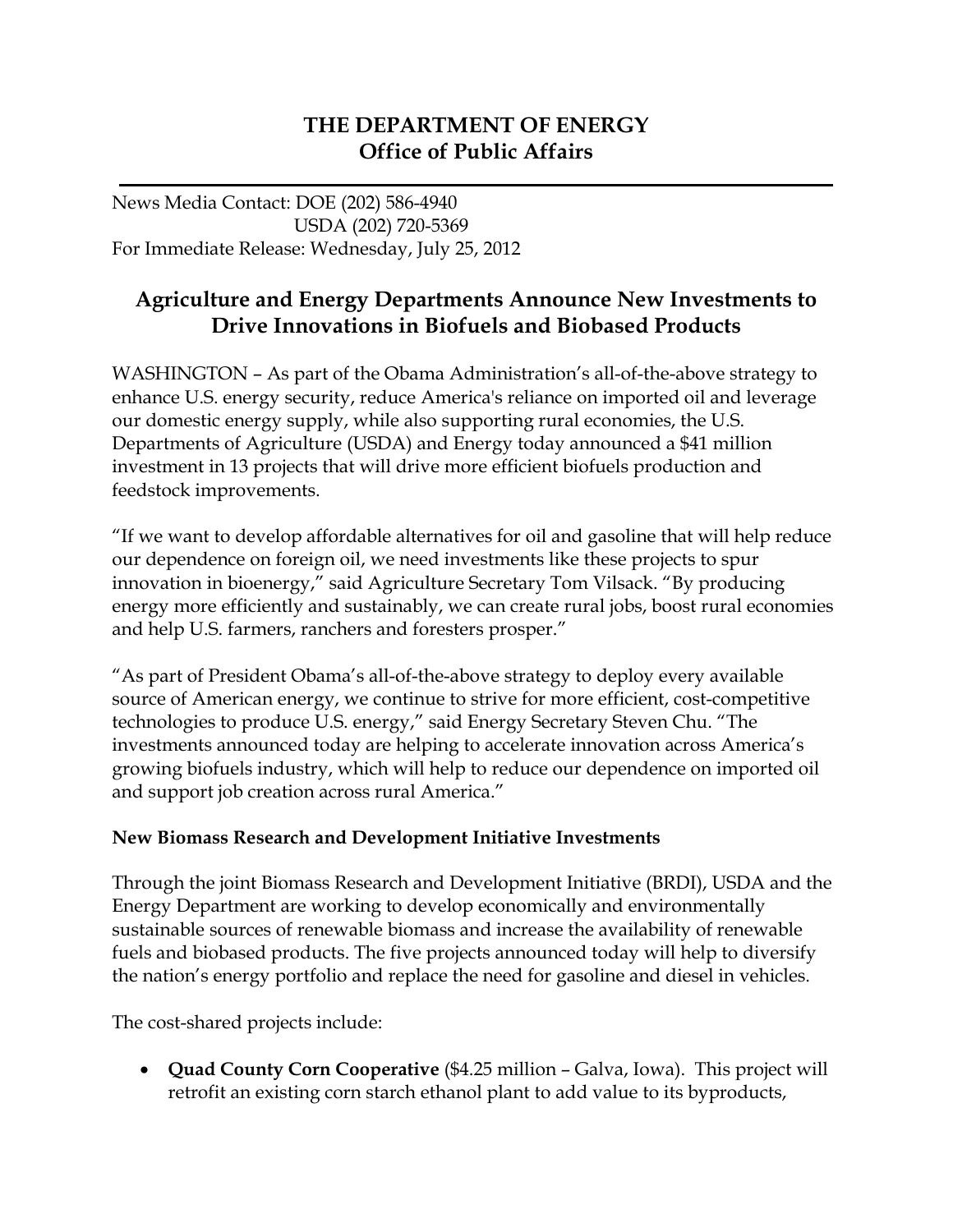which will be marketed to the non-ruminant feed markets and to the biodiesel industry. This project enables creation of diverse product streams from this facility, opening new markets for the cooperative and contributing to the U.S. Environmental Protection Agency's goals for cellulosic ethanol production and use.

- **Agricultural Research Service's National Center for Agricultural Utilization Research** (\$7 million - Peoria, Illinois). This project will optimize rapeseed/canola, mustard and camelina oilseed crops for oil quality and yield using recombinant inbred lines. Remote sensing and crop modeling will enhance production strategies to incorporate these crops into existing agricultural systems across four ecoregions in the Western United States. The oils will be hydrotreated to produce diesel and jet fuel.
- **Cooper Tire & Rubber Co.** (\$6.85 million Findlay, Ohio). Guayule is a hardwood perennial natural rubber-producing shrub grown in the semi-arid southwestern United States. This project will optimize production and quality of guayule rubber using genomic sequencing and development of molecular markers. The extracted rubber will be used in tire formulations, and the remaining plant residue will be evaluated for use in biopower and for conversion to jet fuel precursors.
- **University of Wisconsin** (\$7 million Madison, Wisconsin).This project will utilize dairy manure as a source of fiber and fertilizer. Fiber will be converted to ethanol, manure used for fertilizer, and oil from the crops will be converted to biodiesel used in farm equipment. The project goal is to develop closed-loop systems with new product streams that benefit the environment.
- **University of Hawaii** (\$6 million Manoa, Hawaii). This project will optimize the production of grasses in Hawaii, including napier grass, energycane, sugarcane and sweet sorghum. Harvest and preprocessing will be optimized to be compatible with the biochemical conversion to jet fuel and diesel.

Additional information on the Biomass Development and Research Initiative is available [HERE.](http://www.usbiomassboard.gov/initiative/initiative.html)

## **Leveraging Genomics for More Efficient, Cost-Effective Bioenergy**

Today, the Energy Department and USDA are also announcing \$10 million for eight research projects aimed at applying biomass genomics to improve promising biofuel feedstocks and drive more efficient, cost-effective energy production. These projects will use genetic mapping to advance sustainable biofuels production by analyzing and seeking to maximize genetic traits like feedstock durability, how tolerant feedstocks are to various environmental stresses, and the potential for feedstocks to be used in energy production.